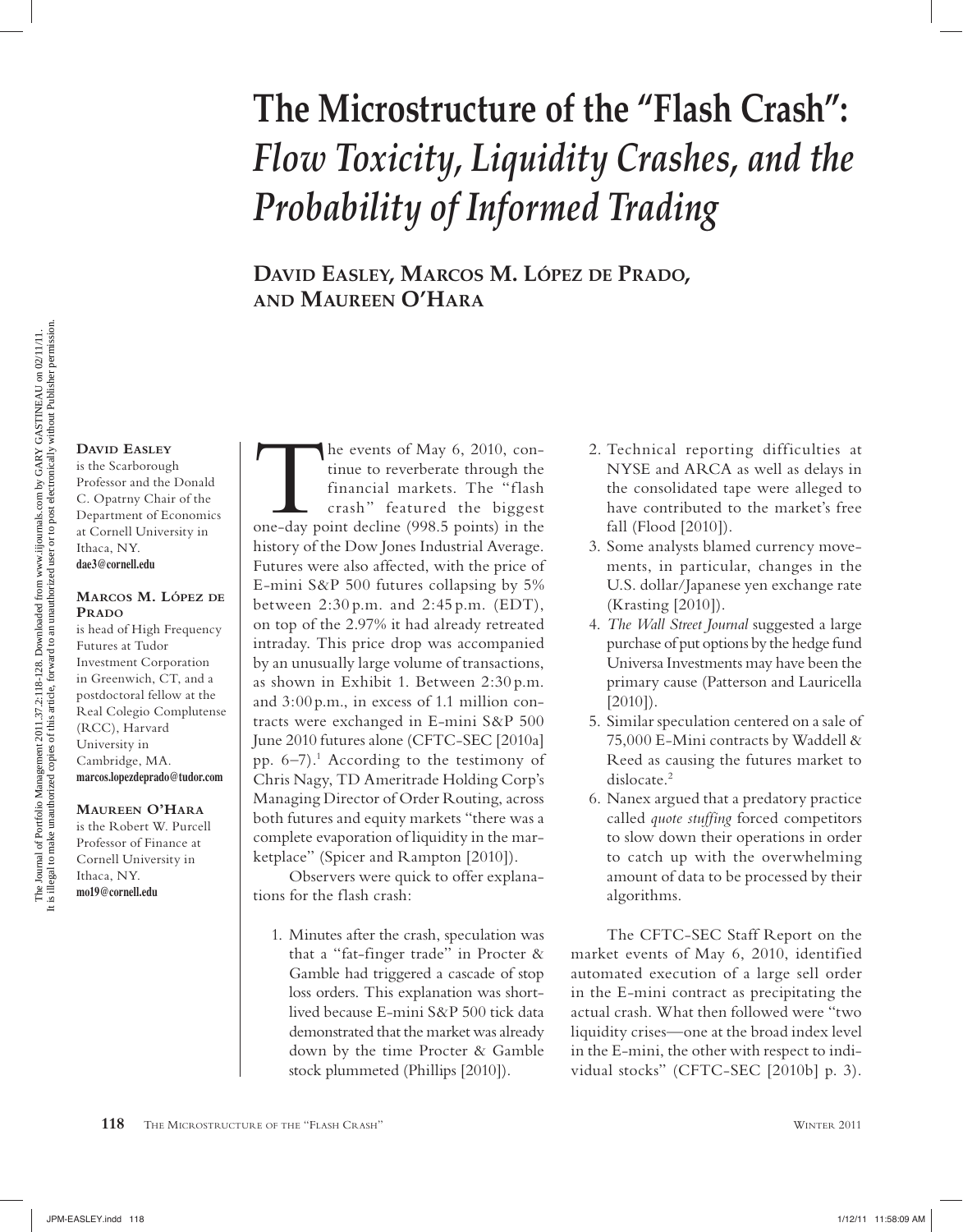## **E XHIBIT 1 Futures Price and Volume during Flash Crash**



This generalized severe mismatch in liquidity was exacerbated by the withdrawal of liquidity by some electronic market makers and by uncertainty about, or delays in, market data affecting the actions of market participants.

This article presents additional evidence to support this liquidity explanation. Our analysis shows that the liquidity problem was slowly developing in the hours and days before the collapse. Just prior to the inauspicious trade, volume was high and unbalanced, but liquidity was low. We present evidence that during this period order flow was becoming increasingly toxic for market makers. In a high-frequency world, order flow toxicity can cause market makers to leave the market, setting the stage for episodic illiquidity. In other research (Easley, López de Prado, and O'Hara [2010]), we developed a technique that allows us to measure the order flow toxicity. In this article, we use this new measure to address two flash crash–related questions of particular relevance for portfolio managers: Is this anomaly likely to occur in future? And if so, are there any tools to monitor in real time the likelihood of it occurring again? In the next section, we argue that the answer to the first question is yes. The rest of the article is dedicated to answering the second question.

#### **NEW TRENDS IN MARKET STRUCTURE**

Since 2009, high-frequency trading (HFT) firms, which represent approximately 2% of the nearly 20,000 trading firms operating in the U.S. markets, have accounted for over 73% of all U.S. equity trading volume (Iati [2009]). The CFTC, citing research by Rosenblatt Securities, estimates that HFT constitutes approximately 35% of U.S. futures markets volume, and that its share is expected to grow to 60% by the end of 2010 (CFTC [2010]). This increased share of HFT has not been accompanied by an increase in absolute volume. On the contrary, since 2009 overall equity and futures volumes have fallen, in part due to the lack of participation of retail investors that followed the market downturn in 2008.

Many of these HFT firms are in the business of *liquidity provision*, acting as *market makers* to *position takers*. 3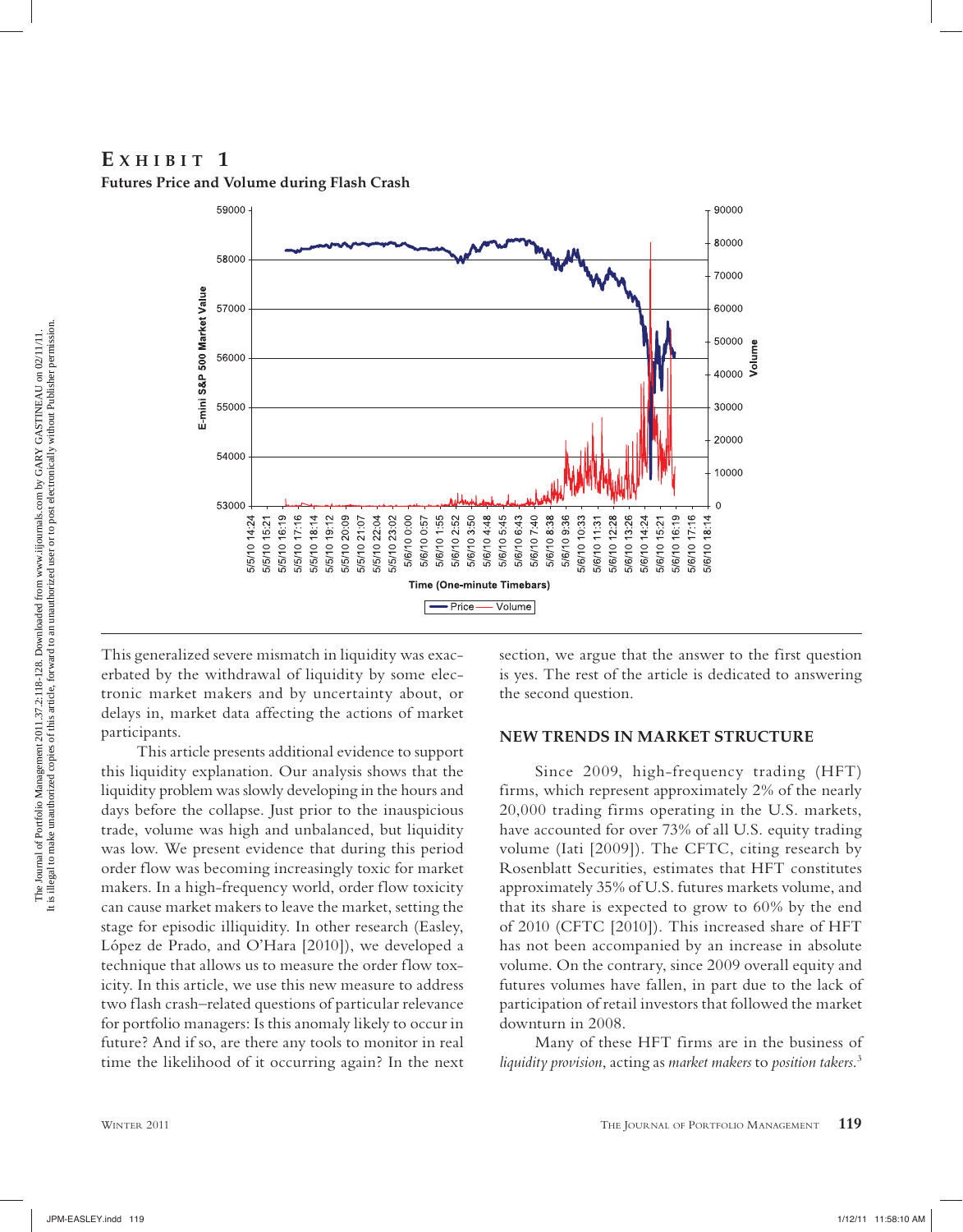Liquidity provision is a complex process, as position takers may know more about the future direction of prices than do market makers. But position takers also need liquidity, or someone to take the other side of their trade, and market makers can profit by earning the spread, provided they can control their position risk. Most liquidity providers do not seek to make a directional bet, but instead participate on both sides of the book in an attempt to maximize the turnover of their inventory. Indeed, the typical high-frequency market maker turns over his or her inventory five or more times a day, which explains how HFT firms have come to have such a high share of trading volume. These market makers also seek to hold very small or even zero inventory positions at the end of the session.4 This short holding period, combined with very small inventories, allows market makers to operate intraday with very low capital, essentially using the speed of trading to control their position risk.

Providing liquidity in a high-frequency environment introduces new risks for market makers. When order flows are essentially balanced, high-frequency market makers have the potential to earn razor-thin margins on massive numbers of trades. When order flows become unbalanced, however, market makers face the prospect of losses due to adverse selection. The market makers' estimate of the toxicity—the expected loss from trading with better-informed counterparties—of the flow directed to them by position takers becomes a crucial factor in determining their participation. If they believe that this toxicity is too high, they will liquidate their positions and leave the market.

In summary, we see three forces at play in the current market structure:

- *Concentration of liquidity provision* into a small number of highly specialized firms.
- *Reduced participation of retail investors* resulting in increased toxicity of the flow received by market makers.
- *High sensitivity of liquidity providers to intraday losses* as a result of the liquidity providers' low capitalization, high turnover, increased competition, and small profit target.

These forces, combined with the ability of HFT to vanish quickly from the market, portend episodes of sudden illiquidity.

#### **LIQUIDITY ON MAY 6: MARKET MAKERS VERSUS POSITION TAKERS**

Although May 6, 2010, was the third-highestvolume day in the history of E-mini S&P 500 futures, there is consensus in categorizing it as an extremely illiquid day. Indeed, the CFTC-SEC report stresses that "high trading volume is not necessarily a reliable indicator of market liquidity" (CFTC-SEC [2010b] p. 3). That volume and liquidity need not be congruent is a reflection of the delicate symbiosis between market makers and position takers in a high-frequency world.

In the following analysis, we evaluate whether market makers may have withdrawn from the marketplace during the events of May 6, 2010, as a result of an accumulation of losses and/or extraordinary flow toxicity inflicted by position takers in the preceding days and hours. To investigate this hypothesis, we apply a measure of order toxicity (the VPIN metric) developed by Easley, López de Prado, and O'Hara [2010] to show how order flow became increasingly toxic over the day. We also show that movements in this VPIN metric measure foreshadowed the actual crash, providing as it were an early warning of liquidity problems.

In a high-frequency framework, both time and information have different meanings than in more standard microstructure models. Because trades take place in milliseconds, trade time rather than clock time is the relevant metric to use in sampling the information set (Ané and Geman [2000]). Trade time can be measured by volume increments, and the VPIN metric is calibrated using preset volume buckets. Similarly, because market makers hold positions for very short periods, information events can reflect asset-related news and/or portfoliorelated news. For example, in a futures setting, information that induces traders to all hedge in one direction can portend future movements in futures prices, and thus prove toxic to market makers on the other side of those trades. Easley, López de Prado, and O'Hara [2010] developed a microstructure model to capture these highfrequency dimensions, and this model produces the VPIN metric we use here to measure toxicity.

For any time period, the VPIN metric is the ratio of average unbalanced volume to total volume in that period. Heuristically, the VPIN metric measures the fraction of volume-weighted trade that arises from informed traders as the informed tend to trade on one side of the market, and their activity leads to unbalanced volume (either more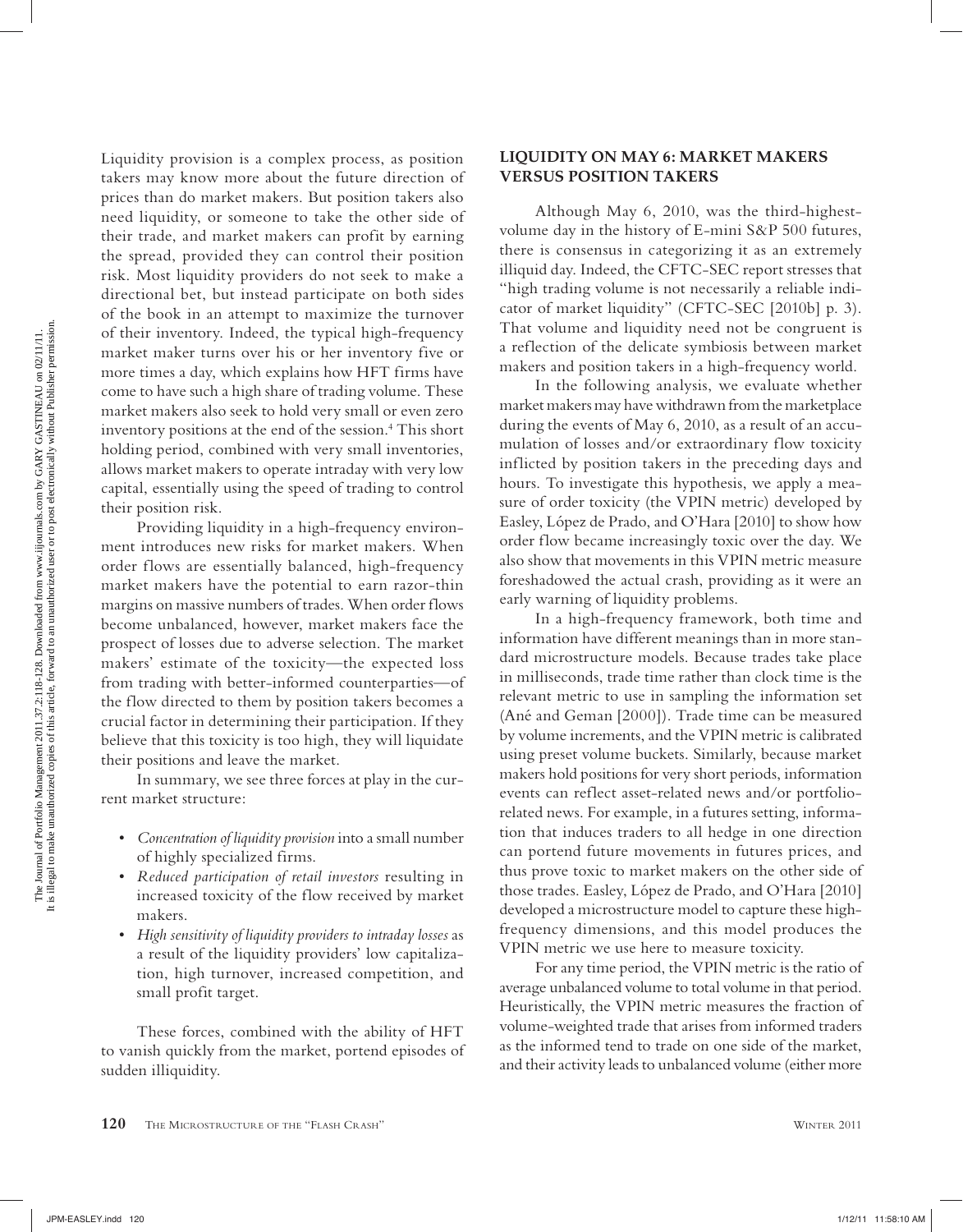buy volume than sell volume or the reverse). In periods in which there is a lot of information-based trade, the VPIN metric will be large. During these periods, market makers are on the wrong side of the trade from the informed (i.e., buying when prices are moving down, and conversely), and so they will accumulate or lose inventory on the wrong side of the market. As market prices move, market makers will take losses on their positions. If these losses accumulate, we would expect market makers to undo their positions, thus adding to the imbalance in trade and potentially leading to a crash.

#### **ESTIMATING ORDER TOXICITY: THE VPIN METRIC**

The methodology for estimating the VPIN metric was developed by Easley, López de Prado, and O'Hara [2010], and we refer the interested reader to that paper. In this article, we focus on the VPIN metrics for the E-mini S&P 500 futures contract for the time period between January 1, 2008, and October 30, 2010. We compute the average daily volume for this contract and then estimate a VPIN value for each time period in which 1/50 of this volume is traded. This procedure results in an average of 50 VPIN metric values per day, but on very active days the VPIN metric will be updated much more frequently than on less active days.

Exhibit 2 shows the evolution of the E-mini S&P 500 (expressed in terms of market value) and the VPIN metric. Two features of the data are striking. First, the VPIN metric is generally a stable process. Second, the VPIN metric reached its highest level for this sample on May 6, 2010, providing quantitative support to the qualitative assertion that liquidity evaporated.

Before analyzing the VPIN metric in the crash period, it is useful to consider more carefully some statistical properties of the VPIN metric. Exhibit 3 plots the empirical distribution of the VPIN metric estimates for the entire sample period. This distribution can be closely approximated by a lognormal, and we will use the cumulative distribution function of the fitted lognormal to provide a measure of how unusual a particular level of the VPIN metric is relative to what is normal for the E-mini S&P 500 futures contract. For example, 80% of the VPIN metric estimates are below  $0.44$  (i.e.,CDF $(0.44)=0.8$ ), so VPIN metric estimates of more than 0.44 occur in only about 20% of the estimates.

# **E XHIBIT 2**

**VPIN Metric (January 1, 2008–October 30, 2010)**

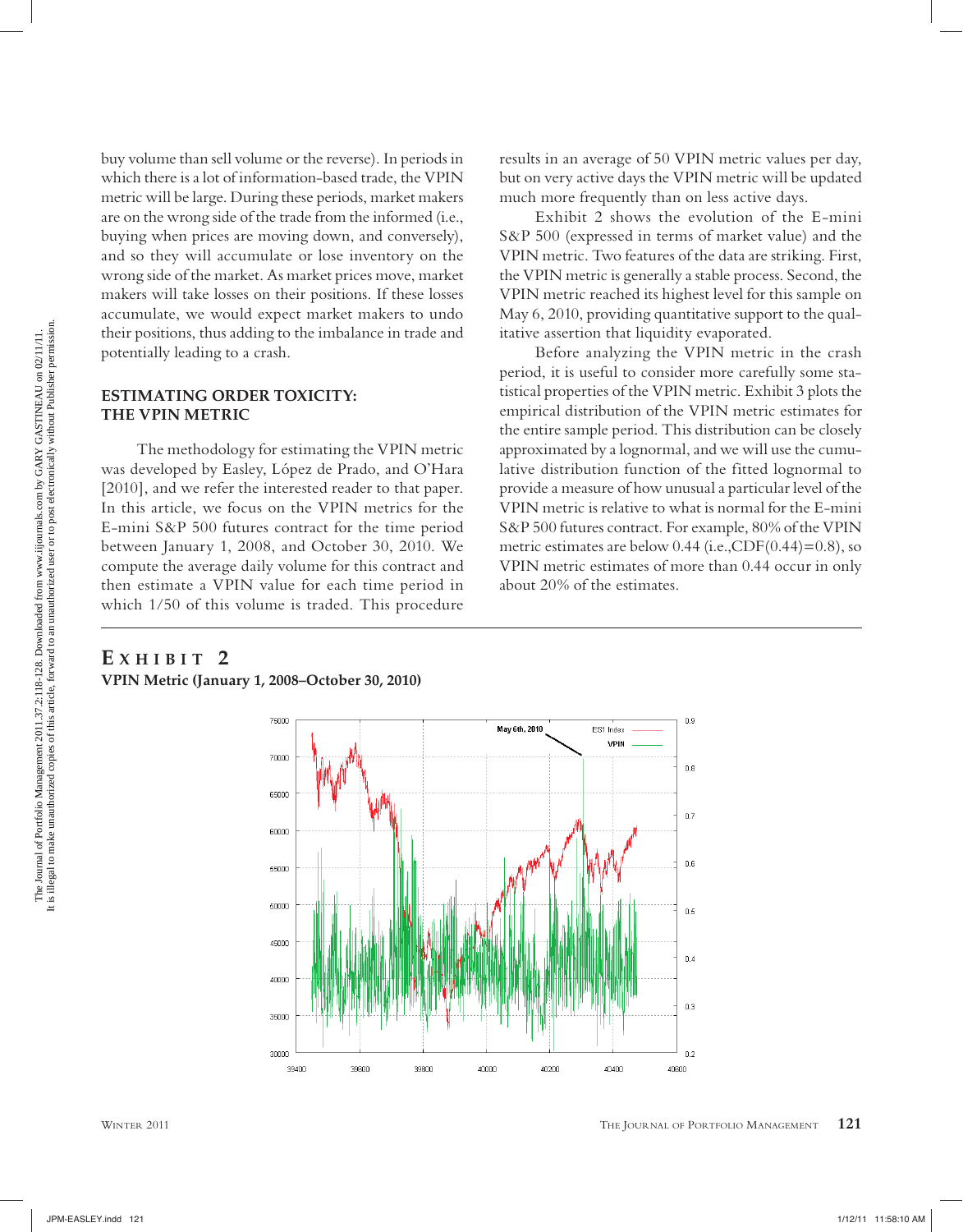#### **E XHIBIT 3 The Empirical CDF of the VPIN Metric Fitted through a Lognormal Distribution**



#### **MEASURING ORDER FLOW TOXICITY BEFORE THE CRASH**

We now turn to the behavior of the VPIN metric in the hours and days prior to the crash. The events of May 6 have been categorized as a liquidity-induced crash, so the VPIN metric should have reflected the increasing toxicity of order flow in the market and its consequent effect on liquidity providers. We focus on the behavior of the E-mini future VPIN metric, but we note that other futures contracts were also affected by events on May 6, and VPIN results for those contracts are similar.5

Our first observation is that the VPIN metric for E-mini S&P 500 futures was abnormally high at least one week before the flash crash. Exhibit 4 shows the value of the E-mini S&P 500, the value of the VPIN metric, and for each estimated value of the VPIN metric, the fraction of the empirical distribution that is less than this value of the VPIN metric, or CDF(VPIN). This measure of the likelihood of the VPIN metric being less than or equal to the current value is volatile, but it was generally unusually high during the week before the flash crash. Such behavior must have placed market makers on the alert, as the toxicity of flow directed to them was gradually becoming more unpredictable.

Our second observation is that this situation worsened (from the point of view of liquidity providers) several hours before the crash. This is illustrated in Exhibit 5, which shows that by 11:55 a.m. on May 6 the realized value of the VPIN metric was in the 10% tail of the distribution (it exceeded a 90% CDF(VPIN) critical value). By 1:08 p.m., the realized value of the VPIN metric was in the 5% tail of the distribution (over a 95% CDF(VPIN)). By 2:30 p.m., the VPIN metric reached its highest level in the history of the E-mini S&P 500. At 2:32 p.m., the crash began, according to the CFTC-SEC Report time line.

As market makers were being overwhelmed by toxic flow (measured in terms of unusually high levels of the VPIN metric), many high-frequency firms decided to withdraw from the market (Creswell [2010]). According to the CFTC-SEC [2010b], "HFTs, therefore, initially provided liquidity to the market. However, between 2:41 and 2:44 p.m., HFTs aggressively sold about 2,000 E-mini contracts in order to reduce their temporary long positions" (p. 14). The report also notes that the activity of the high-frequency firms from 2:00 p.m. through 2:45 p.m. "is consistent with some HFT firms reducing or pausing trading during that time" (p. 48).

Large liquidity providers experienced severe losses and some eventually had to stop trading. According to filings with the U.S. Securities and Exchange Commission, Goldman Sachs had 10 days of trading losses, including 3 days of more than \$100 million in trading losses. These have been partly attributed to the events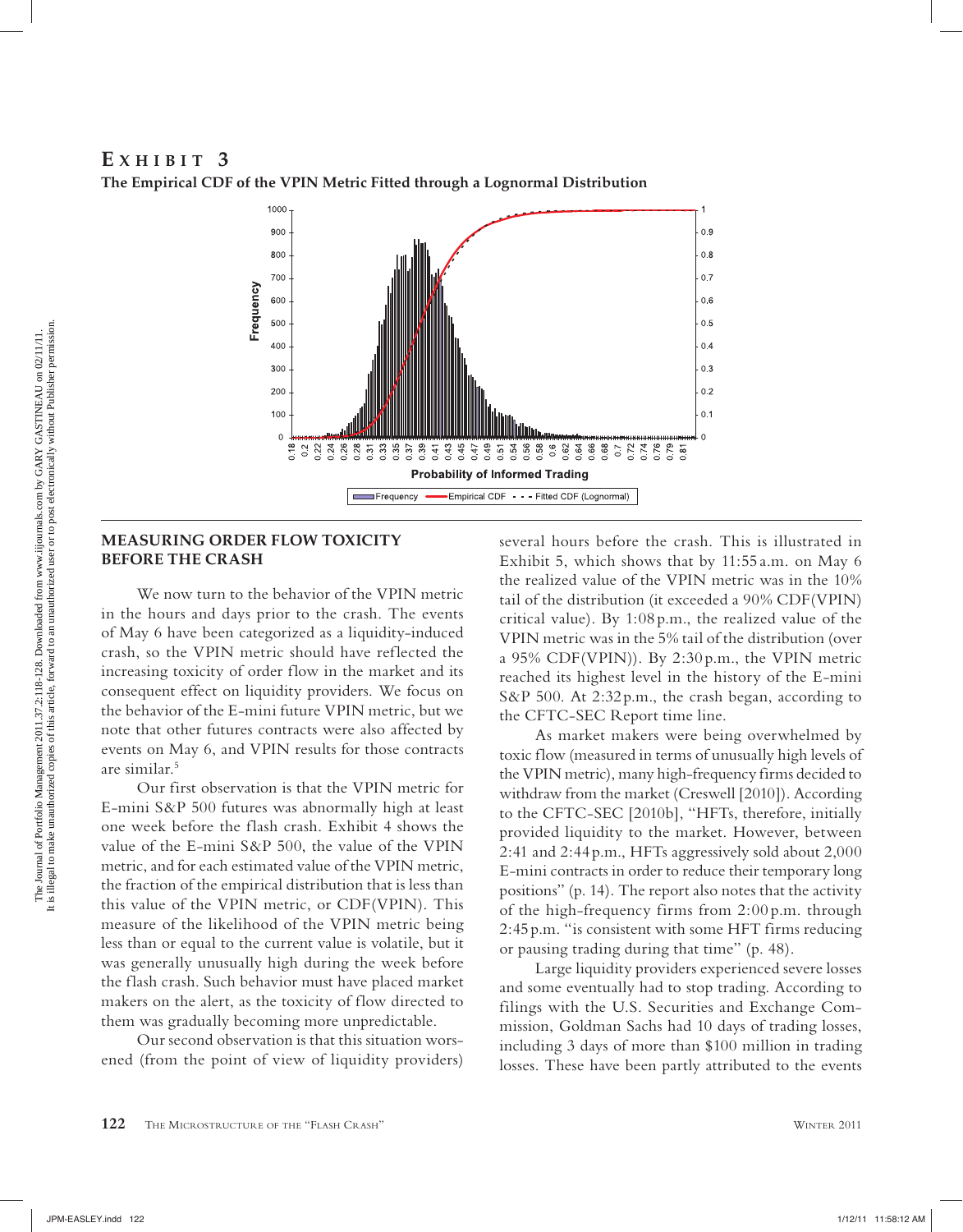# **E XHIBIT 4**



**The E-mini S&P 500 VPIN Metric One Week Before and After the Flash Crash**

# **E XHIBIT 5 The E-mini S&P 500 VPIN Metric on May 6, 2010**

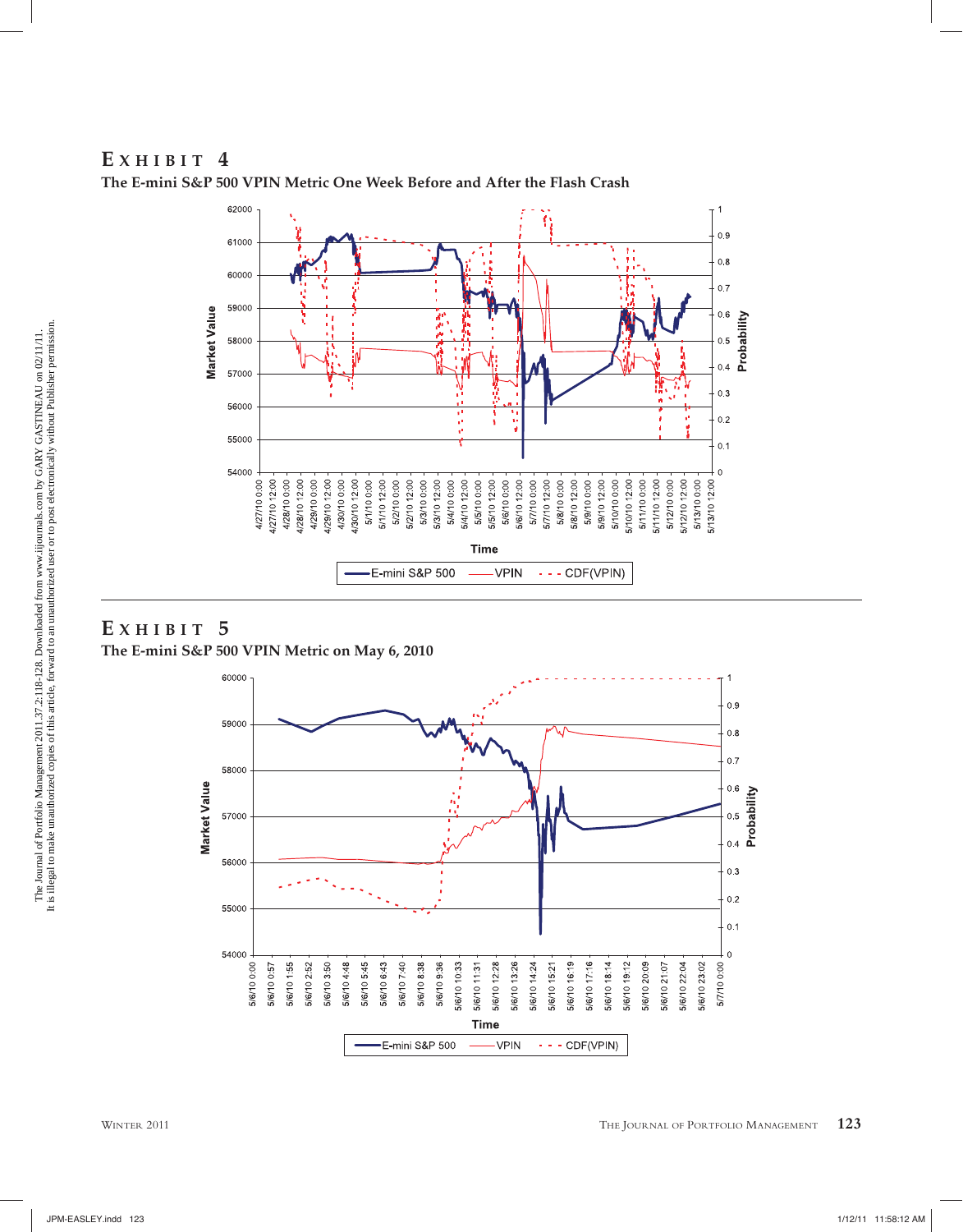surrounding May 6, 2010 [Rauch (2010)]. Morgan Stanley and Bank of America reported similar trading losses during the same period. This picture contrasts with that of firms—such as TD Ameritrade who saw an unusually high level of activity on May 6, 2010—that took liquidity from the market. "Like everyone else, that day was a big day for us," TD Ameritrade CEO Fred Tomczyk said at the Sandler O'Neill Conference. "We had a lot of trades. We don't talk too publicly about the number, but that day was a record day for us" (Reuters [2010]).

#### **VPIN VERSUS VIX**

The movement in VPIN foreshadowed the price movement in the E-mini contract. One might conjecture that measures of price volatility, such as the VIX, might also have played a similar role on May 6, but that is simply not the case. VIX and VPIN exhibited very different behavior on the day of the crash. Of particular importance, the VIX lagged the E-mini S&P 500 futures VPIN metric before, during, and after the event.

Exhibit 6 demonstrates the behavior of the VIX, VPIN, and E-mini futures price on the day of the crash. Following an initial dip at the beginning of the trading day, the VIX did experience a run up, from an open of 25.92 at 9:30 a.m. to its highest value of the day, 40.69 at 3:28 p.m. Unlike what we observed with the E-mini VPIN metric, these levels of the VIX are far from being their highest in recent history; for example, the VIX reached 89.53 on October 24, 2008.

While the VPIN metric exhibited a smooth, gradual increase during the day of the flash crash, reaching levels consistent with a 90% CDF(VPIN) by 11:55 a.m., the VIX did not hit comparable levels until after the market had collapsed to its lowest level. So rather than anticipating the crash, the VIX was impacted by the crash. Indeed, the VIX became extremely volatile between 2:46 p.m. and 4:00 p.m., retreating to 33.32 at around 3:16 p.m. Such behavior is not surprising because the VIX is an investable product, and it was subject to the same price and liquidity imperfections as the rest of the investment universe.

#### **E XHIBIT 6 VIX and E-mini's VPIN Metric during the Crash**

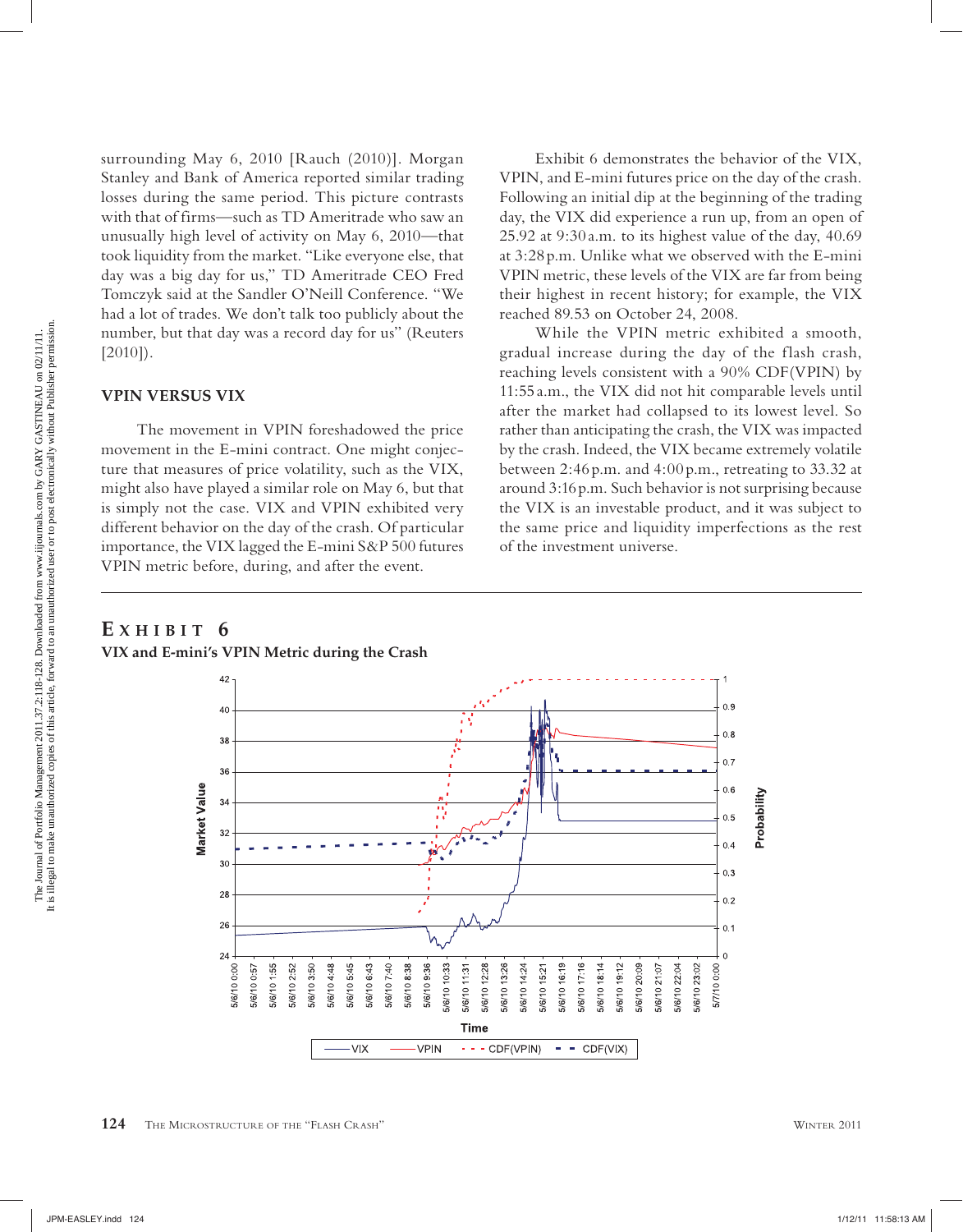# The Journal of Portfolio Management 2011.37.2:118-128. Downloaded from www.iijournals.com by GARY GASTINEAU on 02/11/11.<br>It is illegal to make unauthorized copies of this article, forward to an unauthorized user or to post It is illegal to make unauthorized copies of this article, forward to an unauthorized user or to post electronically without Publisher permission.The Journal of Portfolio Management 2011.37.2:118-128. Downloaded from www.iijournals.com by GARY GASTINEAU on 02/11/11.

#### **VPIN AS A MEASURE OF THE RISK OF LIQUIDITY-INDUCED CRASHES**

High-frequency traders generate well over 60% of the volume in equity futures markets. But we have estimated that during the volume burst that triggered the crash, nearly 80% of the flow in the E-mini future was toxic. So although HFTs usually provide liquidity, the CFTC-SEC report suggested that they turned to consuming liquidity during the crash, in effect, producing toxic order flow. This behavior, in turn, exacerbated the developing liquidity crisis.

To understand why toxicity of order flow can induce such behavior from market makers, let us return to the role that information plays in affecting liquidity in the market. Easley and O'Hara [1992] set out the mechanism by which informed traders extract wealth from liquidity providers. For example, if a liquidity provider trades against a buy order he loses the difference between the ask price and the expected value of the contract if the buy is from an informed trader; however, he gains the difference between the ask price and the expected value of the contract if the buy is from an uninformed trader. This loss and gain, weighted by the probabilities of the trade arising from an informed trader or an uninformed trader, just balance due to the intense competition between liquidity providers,

$$
\underbrace{\left(A - E\Big[S_T | U, Buy\Big]\right) \Pr ob\left(U | Buy\right)}_{\text{Gain from an uniformed trader}} = -\underbrace{\left(A - E\Big[S_T | I, Buy\Big]\right)}_{\text{Loss to an informed trader}} \Pr ob\left(I | Buy\right)
$$

If flow toxicity unexpectedly rises (a greater-thanexpected fraction of trades arises from informed traders), market makers face losses. Their inventory may grow beyond their risk limits, in which case they are forced to withdraw from the side of the market that is being adversely selected. Their withdrawal generates further weakness on that side of the market and their inventories keep accumulating additional losses. At some point they capitulate, dumping their inventory and taking the loss. In other words, *extreme toxicity has the ability to transform liquidity providers into liquidity consumers.* This is likely to be particularly true in the context of cash equity and equity futures markets, which have been the most impacted by the new trends in market microstructure discussed earlier.

Over the short horizon that high-frequency liquidity providers deem relevant, the toxicity of orders matters because it can signal potentially adverse future movement of returns. Exhibit 7 shows the distribution of absolute returns between two consecutive volume buckets, conditional on the previous level of VPIN for the E-mini S&P 500. That these are probabilities of absolute returns

# **E XHIBIT 7**

**Absolute Returns Conditional on Prior VPIN for the E-mini S&P 500**

|       | 0.25%  | 0.50%  | 0.75%    | 1.00%    | 1.25%    | 1.50%    | 1.75%    | $2.00\%$ | $>2.00\%$ |
|-------|--------|--------|----------|----------|----------|----------|----------|----------|-----------|
| 0.285 | 83.53% | 13.19% | 2.37%    | 0.59%    | 0.27%    | $0.00\%$ | 0.00%    | 0.05%    | $0.00\%$  |
| 0.301 | 82.51% | 14.32% | 2.21%    | 0.59%    | 0.11%    | 0.11%    | 0.11%    | $0.00\%$ | 0.05%     |
| 0.312 | 83.42% | 13.83% | 2.10%    | 0.48%    | $0.05\%$ | $0.00\%$ | 0.11%    | $0.00\%$ | $0.00\%$  |
| 0.320 | 81.32% | 14.64% | 2.74%    | 0.81%    | 0.32%    | 0.05%    | 0.11%    | $0.00\%$ | $0.00\%$  |
| 0.327 | 81.33% | 15.55% | 2.10%    | 0.54%    | $0.22\%$ | 0.16%    | 0.05%    | $0.00\%$ | 0.05%     |
| 0.334 | 80.25% | 16.15% | 2.64%    | 0.65%    | 0.16%    | 0.16%    | $0.00\%$ | $0.00\%$ | $0.00\%$  |
| 0.341 | 79.87% | 16.31% | 2.69%    | 0.86%    | 0.16%    | 0.11%    | $0.00\%$ | $0.00\%$ | $0.00\%$  |
| 0.348 | 78.90% | 16.42% | 2.80%    | $0.97\%$ | 0.54%    | 0.32%    | $0.00\%$ | $0.00\%$ | 0.05%     |
| 0.354 | 81.27% | 14.91% | 2.80%    | 0.75%    | 0.11%    | 0.11%    | $0.00\%$ | $0.00\%$ | 0.05%     |
| 0.360 | 79.40% | 15.76% | 3.50%    | 0.65%    | 0.38%    | 0.16%    | 0.05%    | 0.05%    | 0.05%     |
| 0.367 | 80.03% | 15.45% | 3.18%    | 0.81%    | 0.38%    | 0.05%    | $0.11\%$ | $0.00\%$ | $0.00\%$  |
| 0.374 | 80.41% | 15.45% | 3.12%    | 0.81%    | $0.11\%$ | 0.11%    | $0.00\%$ | $0.00\%$ | $0.00\%$  |
| 0.382 | 78.63% | 15.82% | 3.50%    | 1.02%    | 0.43%    | 0.38%    | 0.11%    | 0.05%    | 0.05%     |
| 0.390 | 78.26% | 16.42% | $3.77\%$ | 0.91%    | 0.43%    | $0.11\%$ | 0.05%    | $0.00\%$ | 0.05%     |
| 0.399 | 74.77% | 19.53% | 3.77%    | 1.34%    | 0.32%    | 0.16%    | 0.11%    | $0.00\%$ | $0.00\%$  |
| 0.410 | 73.36% | 20.13% | 4.47%    | 1.02%    | 0.59%    | 0.16%    | 0.16%    | 0.05%    | 0.05%     |
| 0.423 | 74.43% | 19.21% | 4.09%    | 1.08%    | 0.59%    | 0.38%    | 0.05%    | $0.00\%$ | 0.16%     |
| 0.439 | 70.51% | 20.83% | 5.76%    | 1.72%    | 0.65%    | 0.27%    | 0.11%    | 0.05%    | 0.11%     |
| 0.466 | 65.39% | 22.07% | 7.37%    | 2.58%    | 1.56%    | 0.43%    | 0.27%    | 0.22%    | 0.11%     |
| 0.685 | 59.53% | 22.82% | 9.10%    | 4.84%    | 1.67%    | 1.02%    | 0.48%    | 0.32%    | 0.22%     |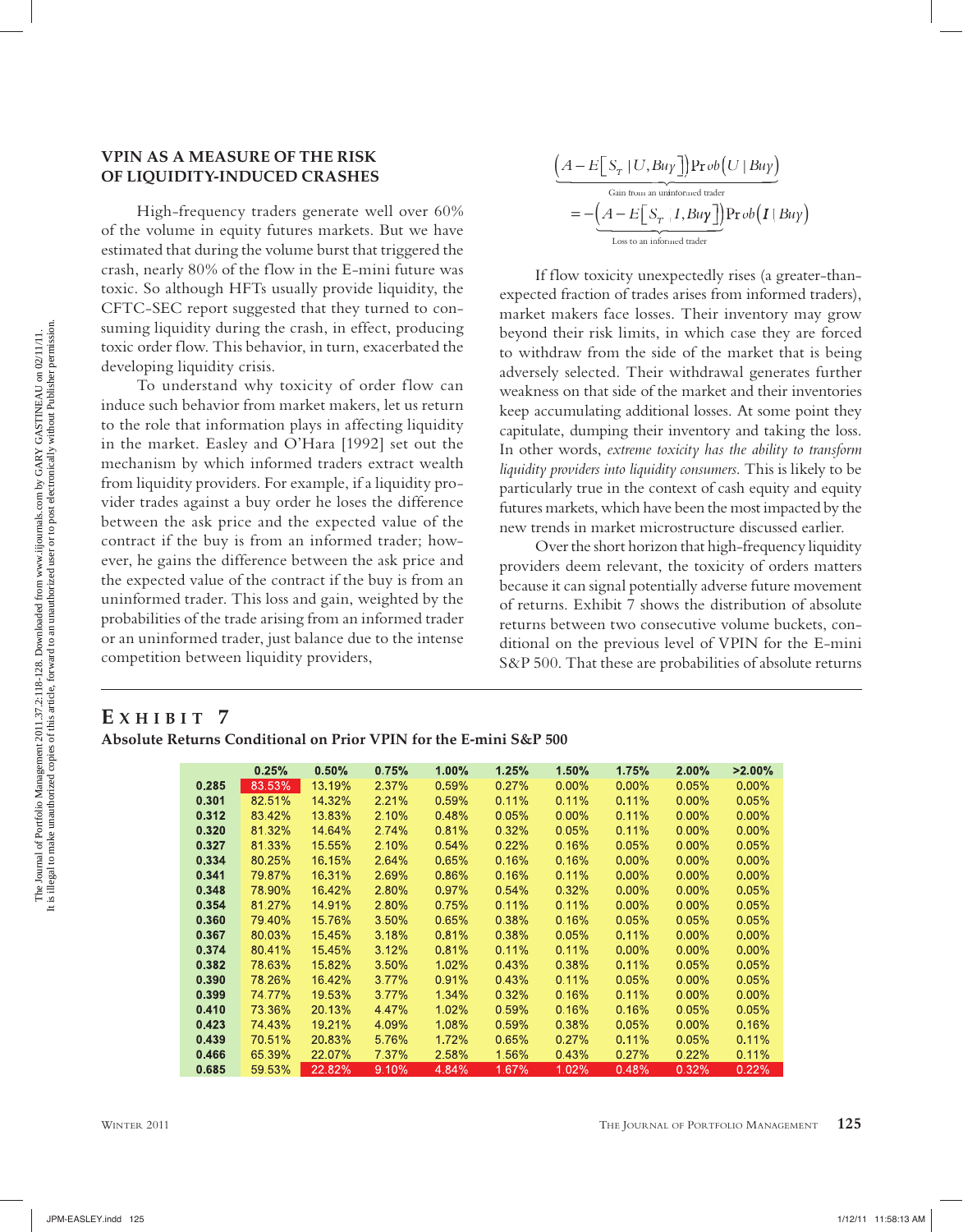conditional on VPIN can be appreciated from the fact that each row adds up to 100%. VPIN ranges have been chosen to each contain 5% of the total 37,163 observations from January 1, 2008, to October 30, 2010.

Exhibit 7 indicates that below-average VPIN levels are followed by absolute returns below or equal to 0.25% in about 80% of the cases. As VPIN levels increase, there is a transfer of probability from lower returns to higher returns. For absolute returns greater than 0.25%, the highest concentration of probability occurs in the 5% top range of prior VPIN readings.

Exhibit 7 provides information about the distribution of absolute returns following a certain toxicity level. It shows VPIN is useful as a *predictive* measure of absolute returns. An alternative use of VPIN is as a *warning* measure. Exhibit 8, which shows the distribution of prior VPIN levels conditional on the following absolute returns, provides information about this aspect of the relationship between VPIN and absolute returns. As these are probabilities of VPIN conditional on absolute returns, each column in Exhibit 8 sums to one.

For example, the VPIN metric was greater than 0.41 prior to 80% of all absolute returns between 1.75% and 2%. So although Exhibit 7 tells us that a VPIN greater than 0.41 does not necessarily imply a crash within the next volume bucket, Exhibit 8 shows that, if the crash occurs, it is likely that the prior VPIN level was elevated.

These results lead to a dual interpretation for the VPIN metric:

- At relatively normal levels, it is a measurement of flow toxicity.
- At abnormally high levels, it can also be understood as indicating the likelihood that market makers turn into liquidity consumers, or that position takers may join and reinforce a brewing market imbalance. In markets dominated by high-frequency liquidity providers, such as equity futures, this could lead to them destroying the market they were making.

The second interpretation makes the VPIN metric an interesting measure to use in monitoring the risk of a liquidity crash. Both anecdotal evidence and the CFTC-SEC [2010b] confirmed that some liquidity providers turned into liquidity consumers during the liquidity crash.<sup>6</sup>

We can also use our model to provide empirical insight into this phenomenon. During periods of unusually high VPIN metric values, we would expect *some* increase in stocks' volatility as a result of liquidity providers withdrawing from the marketplace. To check for this effect, we computed the correlation between the VPIN metric and the absolute value of the subsequent price changes. Note that the VPIN metric is not designed to forecast volatility; it is based on volume information

## **E XHIBIT 8**

|       | 0.25% | 0.50% | 0.75%  | 1.00%  | 1.25%  | 1.50%    | 1.75%    | 2.00%    | $>2.00\%$ |
|-------|-------|-------|--------|--------|--------|----------|----------|----------|-----------|
| 0.285 | 5.40% | 3.89% | 3.20%  | 2.57%  | 2.98%  | $0.00\%$ | 0.00%    | 6.67%    | $0.00\%$  |
| 0.301 | 5.33% | 4.23% | 2.98%  | 2.57%  | 1.19%  | 2.53%    | 5.71%    | $0.00\%$ | 5.26%     |
| 0.312 | 5.39% | 4.08% | 2.83%  | 2.10%  | 0.60%  | $0.00\%$ | 5.71%    | $0.00\%$ | $0.00\%$  |
| 0.320 | 5.26% | 4.32% | 3.71%  | 3.50%  | 3.57%  | 1.27%    | 5.71%    | $0.00\%$ | $0.00\%$  |
| 0.327 | 5.26% | 4.59% | 2.83%  | 2.34%  | 2,38%  | 3.80%    | 2.86%    | $0.00\%$ | 5.26%     |
| 0.334 | 5.19% | 4.77% | 3.56%  | 2.80%  | 1.79%  | 3.80%    | $0.00\%$ | $0.00\%$ | $0.00\%$  |
| 0.341 | 5.16% | 4.81% | 3.63%  | 3.74%  | 1.79%  | 2.53%    | $0.00\%$ | $0.00\%$ | $0.00\%$  |
| 0.348 | 5.10% | 4.85% | 3.78%  | 4.21%  | 5.95%  | 7.59%    | $0.00\%$ | $0.00\%$ | 5.26%     |
| 0.354 | 5.25% | 4.40% | 3.78%  | 3.27%  | 1.19%  | 2.53%    | 0.00%    | $0.00\%$ | 5.26%     |
| 0.360 | 5.13% | 4.65% | 4.72%  | 2.80%  | 4.17%  | 3.80%    | 2.86%    | 6.67%    | 5.26%     |
| 0.367 | 5.17% | 4.56% | 4.29%  | 3.50%  | 4.17%  | 1.27%    | 5.71%    | $0.00\%$ | $0.00\%$  |
| 0.374 | 5.20% | 4.56% | 4.22%  | 3.50%  | 1.19%  | 2.53%    | 0.00%    | $0.00\%$ | $0.00\%$  |
| 0.382 | 5.08% | 4.67% | 4.72%  | 4.44%  | 4.76%  | 8.86%    | 5.71%    | 6.67%    | 5.26%     |
| 0.390 | 5.06% | 4.85% | 5.09%  | 3.97%  | 4.76%  | 2.53%    | 2.86%    | 0.00%    | 5.26%     |
| 0.399 | 4.84% | 5.77% | 5.09%  | 5.84%  | 3.57%  | 3.80%    | 5.71%    | $0.00\%$ | $0.00\%$  |
| 0.410 | 4.74% | 5.94% | 6.03%  | 4.44%  | 6.55%  | 3.80%    | 8.57%    | 6.67%    | 5.26%     |
| 0.423 | 4.81% | 5.67% | 5.52%  | 4.67%  | 6.55%  | 8.86%    | 2.86%    | $0.00\%$ | 15.79%    |
| 0.439 | 4.56% | 6.15% | 7.78%  | 7.48%  | 7.14%  | 6.33%    | 5.71%    | 6.67%    | 10.53%    |
| 0.466 | 4.23% | 6.51% | 9.96%  | 11.21% | 17.26% | 10.13%   | 14.29%   | 26.67%   | 10.53%    |
| 0.685 | 3.85% | 6.74% | 12.28% | 21.03% | 18.45% | 24.05%   | 25.71%   | 40.00%   | 21.05%    |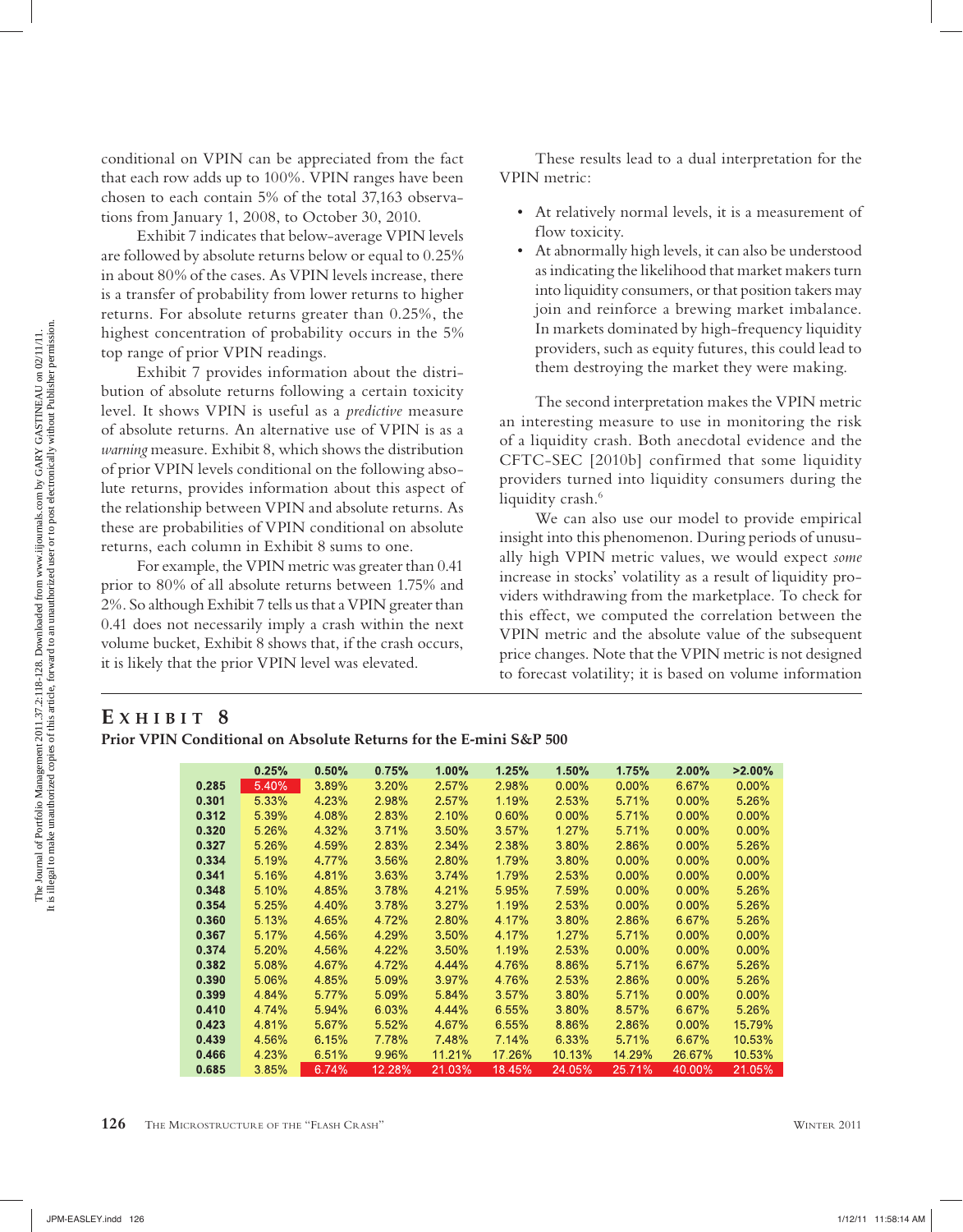rather than price information. We found a positive and statistically significant correlation (0.1596) between the VPIN metric and future volatility of the E-mini S&P 500, suggesting that an increase in the VPIN metric does foreshadow an increase in volatility in that instrument.

#### **PROPOSED SOLUTION: THE "VPIN CONTRACT"**

The flash crash might have been avoided, or at least tempered, had liquidity providers remained in the marketplace. Not only did some withdraw, but arguably they became liquidity consumers by dumping their inventories, thus exacerbating the crash.

One approach to lessen the likelihood and magnitude of future flash crashes may be to offer market makers the tools they need to *measure* and *manage* their risk of being adversely selected:

- *Measurement*: Our measure of flow toxicity, the VPIN metric, could be used by market makers to anticipate a rise in volatility and estimate the risk of a liquidity-induced crash.
- *Management*: Creating an *exchange future with the VPIN metric as the underlying* would make available a visible reading of flow toxicity and a venue in which liquidity providers could hedge the risk of being adversely selected.

A "VPIN contract" could work as a hedging and speculation mechanism. It may make it less likely that liquidity providers would turn into liquidity consumers, because as they perceive an inventory growth they can dynamically and continuously hedge their risks, rather than trying to hold their position and possibly being forced to capitulate in a cascade.

Other potential uses of the VPIN metric include:

- A benchmark for execution brokers, who could try to fill their customers' orders while beating the average flow toxicity of the session. Similarly, clients could use the VPIN metric as a tool to indicate under which conditions brokers should stop filling their orders and to measure how effectively their brokers avoided adverse selection.
- A warning sign for market regulators who may decide to slow down or stop market activity as flow toxicity reaches levels comparable to those witnessed on May 6, 2010, thus preventing or mitigating the collapse.

• An instrument for volatility arbitrage because the VPIN metric is useful in improving forecasts on volatility.

#### **CONCLUSION**

The CFTC-SEC [2010b] identified conjunctural factors as the explanation of the flash crash. While acknowledging such factors may have played a role, our analysis suggests that the flash crash is better understood as a liquidity event arising from structural features of the new high-frequency world of trading. In this highfrequency world, liquidity provision is dominated by computerized market makers programmed to place buy and sell orders, while avoiding taking significant inventory positions. When order flow toxicity increases, such market makers face significant losses and curtail their risks by reducing, or even liquidating, their positions. The consequent market illiquidity can then have disastrous repercussions for market participants.

Although some have called for banning highfrequency trading, we believe a better solution lies in recognizing and managing the risks of trading in this new market structure. The creation of an exchangetraded "VPIN contract" would serve the dual goal of offering market makers an objective measurement of flow toxicity, plus a risk management tool to hedge the risk of being adversely selected, with implications for execution brokers and market regulators. During periods of market stress, dynamic hedging of their VPIN metric exposure might allow high-frequency market makers to remain in the marketplace providing liquidity, thus mitigating or possibly avoiding the next flash crash.

#### **ENDNOTES**

We thank seminar participants at Cornell University and the FINRA Economic Advisory Board for helpful comments. VPIN is a trademark of Tudor Investment Corp.

<sup>1</sup>The flash crash occurred despite the CME's stop logic protocol working as expected. The CFTC and SEC report states: "Starting at 2:45:28 p.m., CME's Globex stop logic functionality initiated a brief pause in trading in the E-mini S&P 500 futures. This functionality is initiated when the last transaction price would have triggered a series of stop loss orders that, if executed, would have resulted in a cascade in prices outside a predetermined 'no bust' range (6 points in either direction in the case of E-minis).'

2 The CME Group disputes this as a cause, noting that the order for 75,000 contracts was entered in relatively small